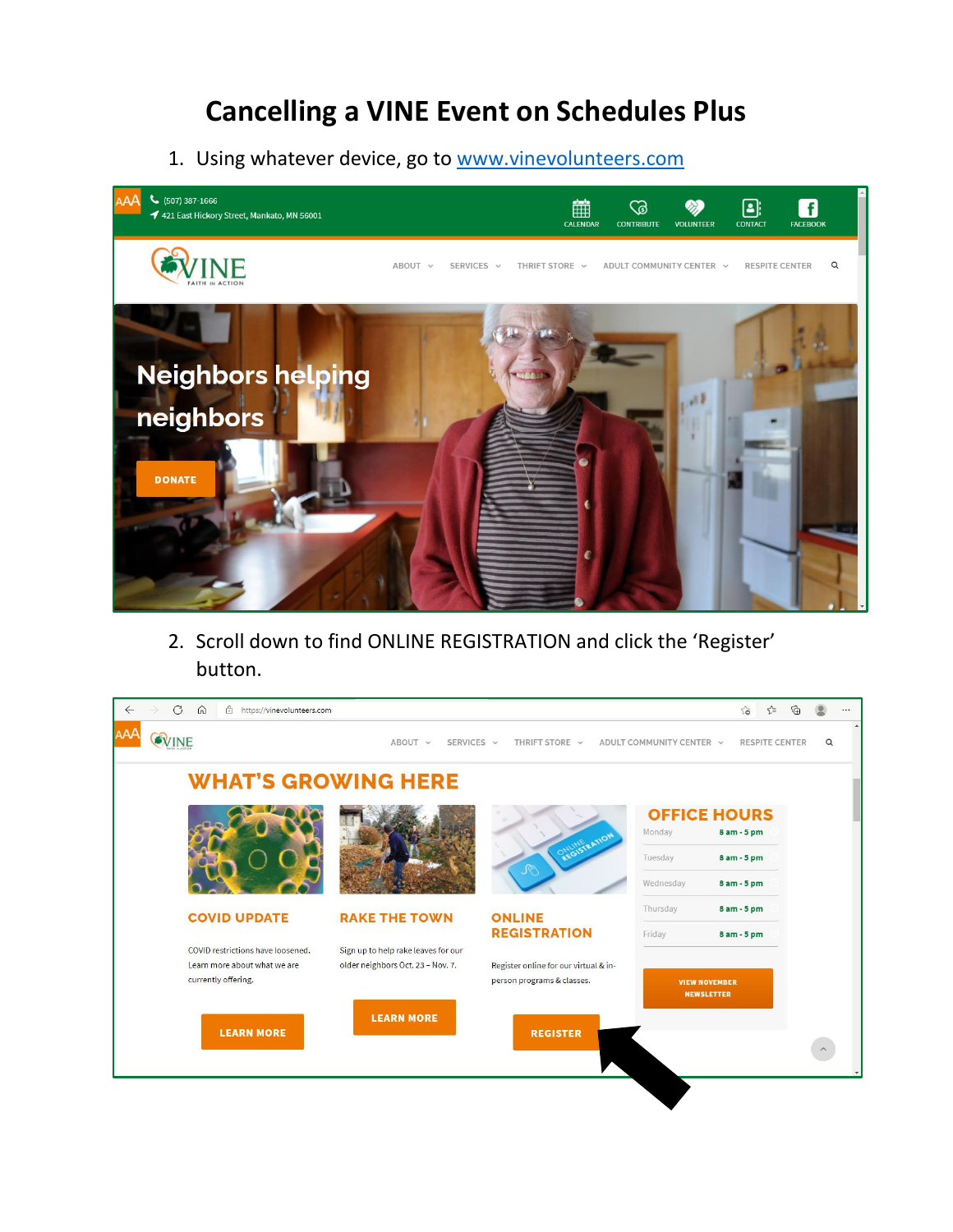3. Enter your phone number, click the green 'Search' button, and select your name.

|  | $\mathcal{C}$ | ⋒ | ô<br>https://schedulesplus.com/mankato/kiosk/pickmember.do?freshscreen=YES&next=cart | సం | ≮ิ≡ | ⊕ |  |
|--|---------------|---|--------------------------------------------------------------------------------------|----|-----|---|--|
|  |               |   | <b>VINE Faith In Action</b>                                                          |    |     |   |  |
|  |               |   | Calendar<br><b>Back</b>                                                              |    |     |   |  |
|  |               |   | First, lets find you in our system.                                                  |    |     |   |  |
|  |               |   | Please begin by entering                                                             |    |     |   |  |
|  |               |   | Phone Number:<br>7-10 digits<br>Search<br>Cancel                                     |    |     |   |  |
|  |               |   | First Time User? Search for your Phone Number.                                       |    |     |   |  |
|  |               |   | If not found, you will be given a button to ADD YOURSELF.                            |    |     |   |  |
|  |               |   | <b>VINE</b>                                                                          |    |     |   |  |

4. Click the 'My Activities List' button on left side of the screen.

| C<br>⋒<br>â<br>$\leftarrow$<br>https://schedulesplus.com/mankato/kiosk/dspschedules.do?<br>$\rightarrow$ | ₲<br>ร′ิ≡<br>ະຣ<br>$\cdots$ |  |  |  |  |  |  |  |
|----------------------------------------------------------------------------------------------------------|-----------------------------|--|--|--|--|--|--|--|
| <b>VINE Faith In Action</b>                                                                              |                             |  |  |  |  |  |  |  |
| Website<br>Logout                                                                                        |                             |  |  |  |  |  |  |  |
| Welcome Katie! What would you like to do today?                                                          |                             |  |  |  |  |  |  |  |
| Volunteer<br>Attend                                                                                      | Add or Renew a<br>More      |  |  |  |  |  |  |  |
| View & Log Hours<br><b>Virtual Center</b>                                                                | Make a Payment<br>Donation  |  |  |  |  |  |  |  |
| SignUp to<br><b>Site Calendar</b><br>Volunteer                                                           | Prepayment                  |  |  |  |  |  |  |  |
| Register                                                                                                 |                             |  |  |  |  |  |  |  |
| My Calendar                                                                                              |                             |  |  |  |  |  |  |  |
| My Activities List                                                                                       |                             |  |  |  |  |  |  |  |
| Log Attendance                                                                                           |                             |  |  |  |  |  |  |  |
| All Our Programs                                                                                         |                             |  |  |  |  |  |  |  |
|                                                                                                          |                             |  |  |  |  |  |  |  |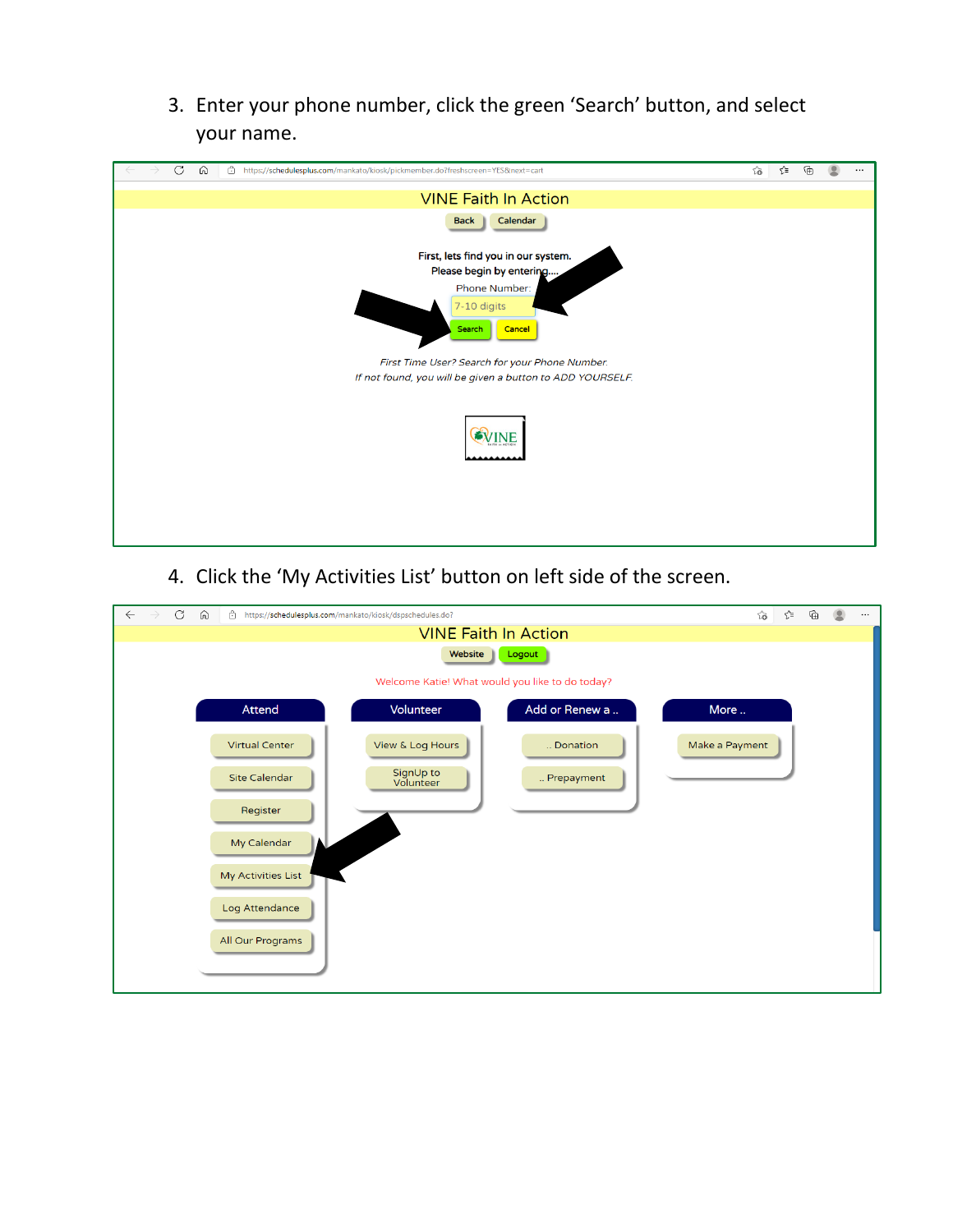5. In the list of upcoming events that you are registered for, click the red 'Cancel' button for the event you want to cancel.

**\*If you do not have an email address on file with VINE, the option to cancel will not appear. Please call VINE at (507) 387-1666 to add an email address.**

| $\rightarrow$<br>$\circ$<br>$\leftarrow$<br>⋒<br>Â                                                                                                                                                                                 | https://schedulesplus.com/mankato/kiosk/dspmystuff.do?mid=2310378.next=dspmystuff |                                  | సం<br>੯≡                  |                          |  |  |
|------------------------------------------------------------------------------------------------------------------------------------------------------------------------------------------------------------------------------------|-----------------------------------------------------------------------------------|----------------------------------|---------------------------|--------------------------|--|--|
| <b>VINE Faith In Action</b>                                                                                                                                                                                                        |                                                                                   |                                  |                           |                          |  |  |
|                                                                                                                                                                                                                                    | Logout<br>Calendar<br>Home<br><b>Back</b>                                         |                                  |                           |                          |  |  |
| Month<br><b>UPCOMING PROGRAMS for Katie S</b><br>Print<br>ALL MONTHS v<br>Shows Activities coming up (over next 6 months)<br><b>SEARCH FOR:</b><br><b>View Catalog Items</b><br>View History (before 11/09 11:39am)<br>My Calendar |                                                                                   |                                  |                           |                          |  |  |
| Date/Time                                                                                                                                                                                                                          | <b>Activity</b>                                                                   | <b>Activity</b><br><b>Status</b> | <b>Participant Status</b> | Payment<br><b>Status</b> |  |  |
| 11/09/21 10:45am-11:45am                                                                                                                                                                                                           | <b>Pilates</b>                                                                    | <b>Active</b>                    | *CANCELLED                |                          |  |  |
| 11/09/21 1:00pm-2:00pm                                                                                                                                                                                                             | <b>PALS</b>                                                                       | <b>Active</b>                    | *CANCELLED                |                          |  |  |
| 11/11/21 9:30am-10:30am                                                                                                                                                                                                            | Zumba                                                                             | <b>Active</b>                    | *CANCELLED                |                          |  |  |
| 11/12/21 10:00am-11:00am                                                                                                                                                                                                           | <b>Gentle Yoga</b>                                                                | Active                           | *CANCELLED                |                          |  |  |
| 11/12/21 11:15am-12:15pm                                                                                                                                                                                                           | Zumba PaRtY!                                                                      | <b>Active</b>                    | *CANCELLED                |                          |  |  |
| 11/22/21 9:30am-10:15am                                                                                                                                                                                                            | Aqua Zumba<br><b>Cancel 11/22</b>                                                 | Active                           | <b>CONFIRMED</b>          |                          |  |  |

6. A verification code will be sent to the email address on file for Schedules Plus. Click the green 'EMAIL' button to send a verification code.

**\*If you wish to make several cancellations at once, a verification code will be required for the first event cancellation only; subsequent cancellations can be made with one click.** 

| C<br>â<br>⋒              | https://schedulesplus.com/mankato/kiosk/dspmystuff.do?mid=231037&next=dspmystuff                                                                      | ร2≡<br>సం                 | 庙             |  |  |  |
|--------------------------|-------------------------------------------------------------------------------------------------------------------------------------------------------|---------------------------|---------------|--|--|--|
| Month                    | <b>UPCOMING PROGRAMS for Katie S</b><br>Print                                                                                                         |                           |               |  |  |  |
| ALL MONTHs v             | Shows Activities coming up (over next 6 months)                                                                                                       |                           |               |  |  |  |
| <b>SEARCH FOR:</b>       |                                                                                                                                                       |                           |               |  |  |  |
|                          | <b>View Catalog Items</b><br>View History (before 11/09 11:30am)<br>My Calendar                                                                       |                           |               |  |  |  |
| Date/Time                | <b>Activity</b><br>$A = 1.5 - 1.6$                                                                                                                    | <b>Sarticipant Status</b> | Payment       |  |  |  |
|                          | <b>Verification Code</b>                                                                                                                              |                           | <b>Status</b> |  |  |  |
| 11/09/21 10:45am-11:45an | To secure this transaction, we ask that you confirm your identity using a verification code.<br>Please select where you would like to send this code. | <b>ATTENDED</b>           |               |  |  |  |
| 11/09/21 1:00pm-2:00pm   | <b>EMAIL  kat****ers.com</b>                                                                                                                          | <b>CONFIRMED</b>          |               |  |  |  |
| 11/11/21 9:30am-10:30am  |                                                                                                                                                       | *CANCELLED                |               |  |  |  |
| 11/12/21 10:00am-11:00an | <b>Cancel</b>                                                                                                                                         | *CANCELLED                |               |  |  |  |
| 11/12/21 11:15am-12:15pm | Zumba PaRtY!<br>Active<br>Cancel                                                                                                                      | <b>CONFIRMED</b>          |               |  |  |  |
|                          |                                                                                                                                                       |                           |               |  |  |  |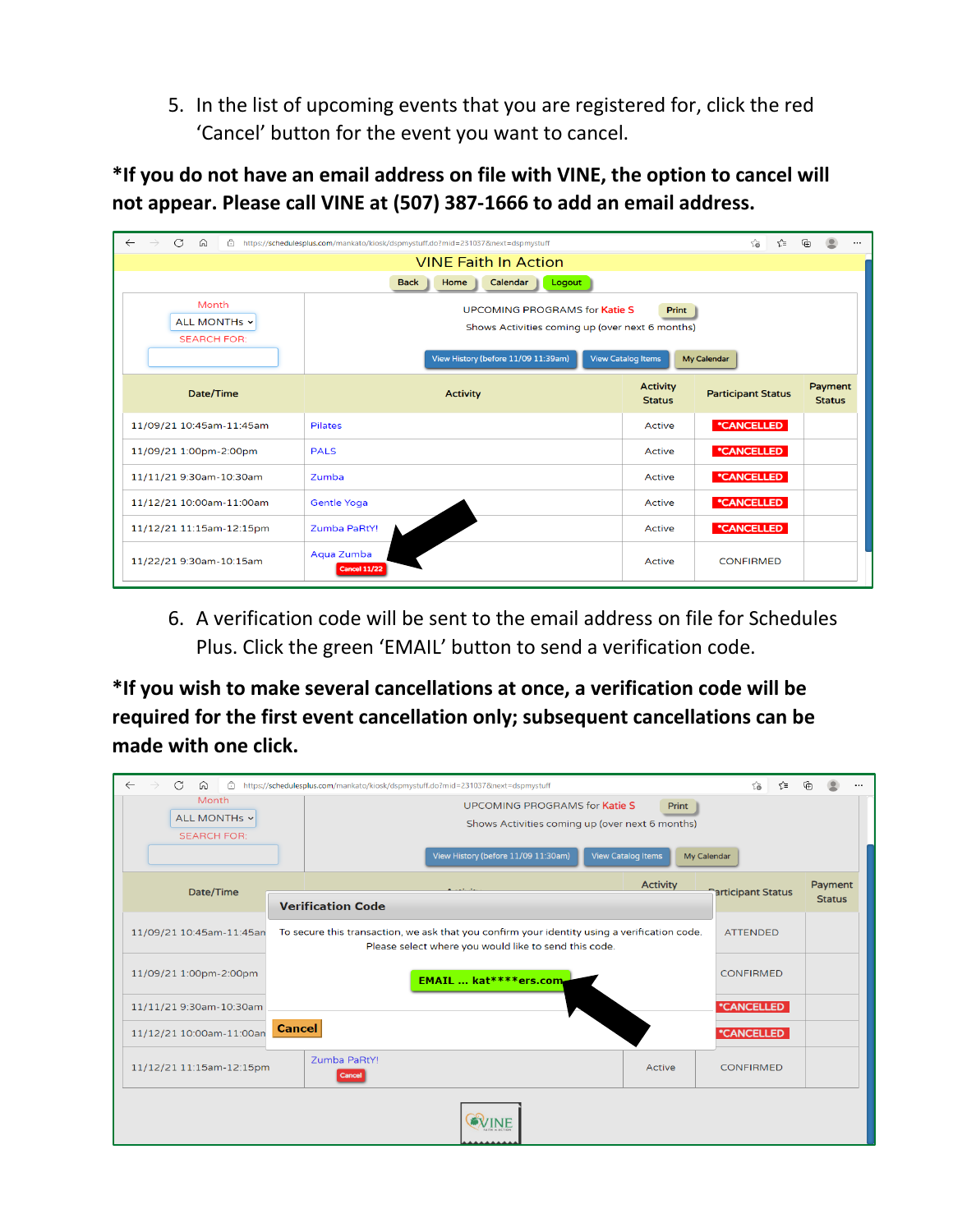7. Log into your email to find the verification code, and enter the code into the box provided. Click the green 'Verify' button once you have entered the code.

| $\leftarrow$<br>C<br>$\rightarrow$<br>A<br>⋒ | https://schedulesplus.com/mankato/kiosk/dspmystuff.do?mid=231037&next=dspmystuff                                                                                                           | సం<br>√≅         |                          |  |  |
|----------------------------------------------|--------------------------------------------------------------------------------------------------------------------------------------------------------------------------------------------|------------------|--------------------------|--|--|
| Month<br>ALL MONTHs v<br><b>SEARCH FOR:</b>  | <b>UPCOMING PROGRAMS for Katie S</b><br><b>Print</b><br>Shows Activities coming up (over next 6 months)<br>View History (before 11/09 11:30am)<br><b>View Catalog Items</b><br>My Calendar |                  |                          |  |  |
| Date/Time                                    | <b>Verification Code</b><br>For your security, we ask that you confirm your identity.                                                                                                      | rticipant Status | Payment<br><b>Status</b> |  |  |
| 11/09/21 10:45am-11:45a                      | A one-time verification code has been sent. Please enter that 6<br>code here to continue.<br>It will remains active for 30 min                                                             |                  |                          |  |  |
| 11/09/21 1:00pm-2:00pm                       |                                                                                                                                                                                            | <b>CONFIRMED</b> |                          |  |  |
| 11/11/21/<br>10:30am                         | Code valid until 12:00pm                                                                                                                                                                   | <b>CANCELLED</b> |                          |  |  |
| 11/12/21 10:00am                             | <b>Verify</b><br><b>Cancel</b>                                                                                                                                                             | <b>CANCELLED</b> |                          |  |  |
| 11/12/21 11:15am-12:15p                      | Carreer                                                                                                                                                                                    | <b>CONFIRMED</b> |                          |  |  |
| VINE                                         |                                                                                                                                                                                            |                  |                          |  |  |

**\*The verification code will expire after 30 minutes.**

8. Check that the class and date listed are correct for the class you wish to cancel. If it is correct, click the red 'Yes-Cancel' button to confirm the cancellation.



**Your event should now be CANCELLED.**